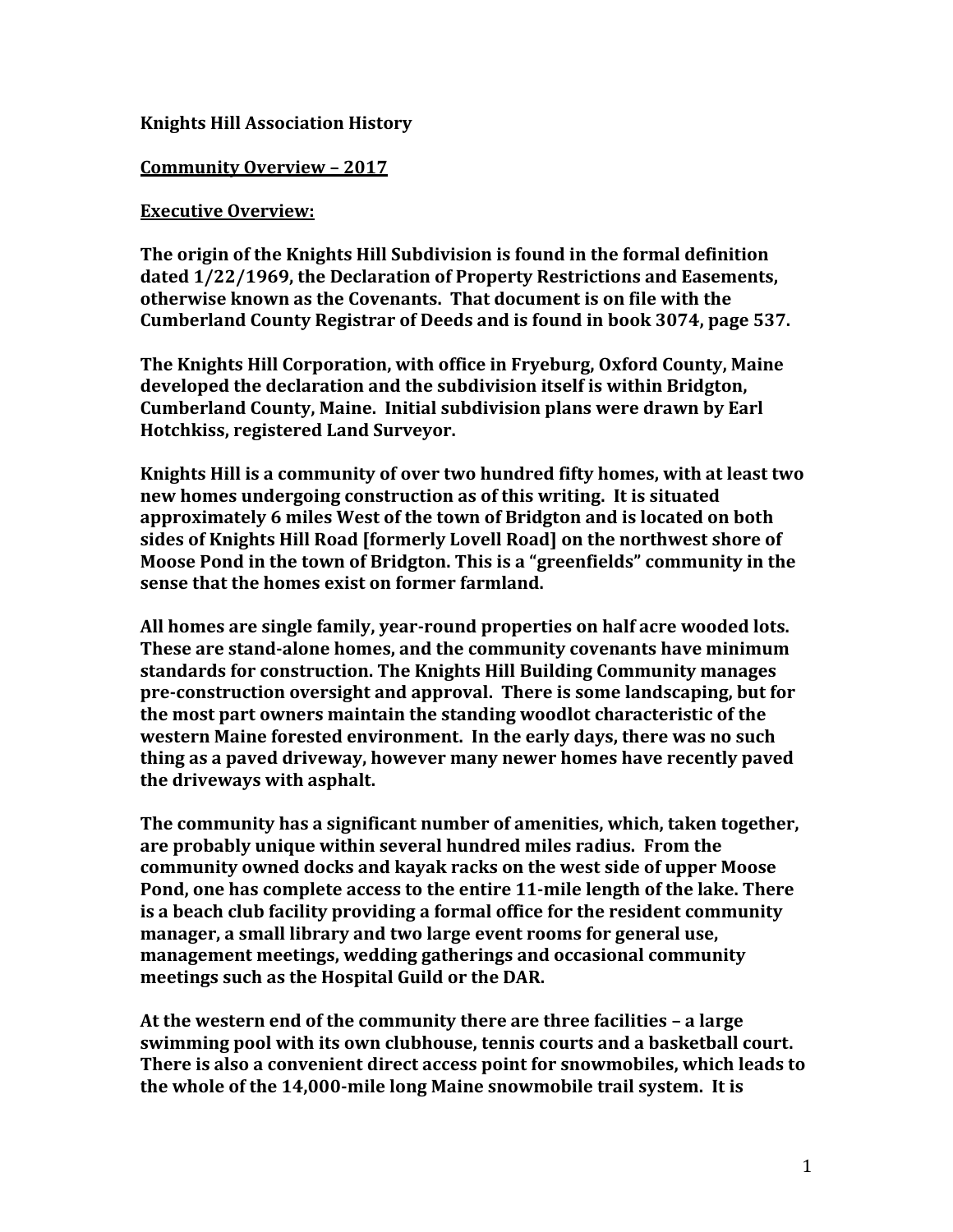**entirely possible to skimobile from your Knights Hill home all the way to New Brunswick, Canada.**

**Shawnee Peak at Pleasant Mountain [formerly Pleasant Mountain Ski Area] is a visually exciting overlook on Moose Pond, an active winter ski area and less than three miles from the very center of the Knights Hill residential community. The view from the US 302 causeway is likely the most photographed vista in Western Maine and a part of the scenic waterfront community property of Knights Hill.**

#### **The Original Community:**

**The original developers were Mr. Harry Hopewell and Mr. Morgan Elmer, a resident of Bridgton and Wolfeboro, NH. Later, the Morgans – Elmer and son Bruce - continued the business after Mr. Hopewell had sold his interest. Morgan maintained his business office in a home on Knights Hill Road for nearly ten years, subsequently relocating to an office on Route 302 in 1985. The formal name was Elmer Associates, functioning as both real estate broker and contractor. His son, Bruce was second in command. Elmer Associates engaged in other property development beyond the scope of Knights Hill, including properties on High Tail Ridge. Morgan passed away at age 75 in 1994.**

**Mr. Clarence Estes was the crew foreman and Ms. Georgia Carlson provided home design drawings, corporate and commercial administration and client interface for customers. In turn, Morgan contracted the crafts and trade workers as necessary according to the building schedules and as affected by weather. Those trades included concrete, masonry, painters, electrical, plumbing, rough and finish carpentry, roofers, general labor and a variety of materials suppliers.**

**There were several standard home plans that existed for the Chalet style home, many of which remain as originally built, and others that have been expanded by later additions. Within the standard plan, there was considerable owner flexibility with respect to interior room layout, window selection and placement, and exterior deck structures. Home exteriors were, for the most part, T-11 siding material and stained in forest compatible color schemes. The philosophy was to attempt a visually non-intrusive environmentally compatible home. A 1,200-1,400 square foot home would have been considered a large home.**

**At this time [1970-1980] electricity was the least costly source of energy. Central Maine Power was and is the current electric provider and all, or nearly all of the original homes were all electric. CMP increased rates over the years, ultimately eliminating any discount for all-electric homes. Vehicular traffic**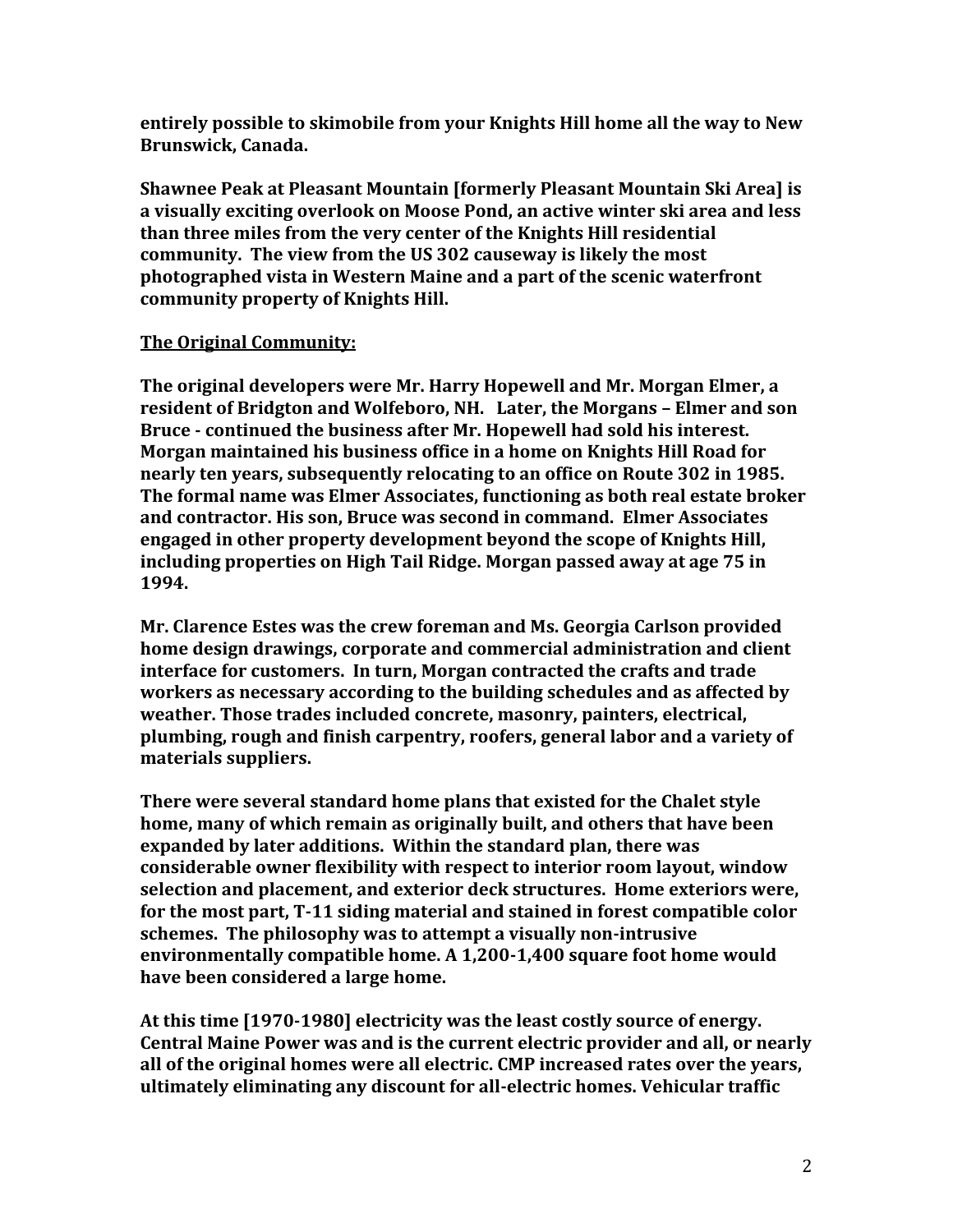**from propane and fuel oil suppliers, common in 2016, was virtually nonexistent.**

**At the outset there were diversions from the standard Chalet style according to the owner preference, and as approved by the building committee, including semi ranch styles. Some owners had custom designed homes, and in one instance, brick was used for the exterior. Most homes featured either a built-in or freestanding fireplace as a source of ambiance and auxiliary heat in the event of power outages. Most homes were seasonal, that being summer/weekend and ski season and did not include garage facilities. Just as a numerical reference point, in the early 1970's there were roughly 104 completed homes and only 12 year around resident families. This serves to underscore the seasonal nature of Knights Hill.**

**In the beginning, there were two methods of trash disposal, commercial and owner's preference to utilize the town dump. Litter, refuse and garbage were taken to what was then the "Bridgton Dump" – an open pit system that utilized composting as an element of waste degradation. One bagged or boxed the waste and loaded it into the truck or bed of pickup and threw these things over the edge and into the pit. This system clearly predated the more modern Transfer Station and sorting process now used by Bridgton though home owners still "bag and tag" and transport waste to the transfer station.** 

**The Bridgton volunteer's fire department provides fire Protection. In 1972 a localized fire station was built on route 302 just East of the causeway. Known as the West Bridgton Fire Station, it contains two engines and provides faster response time than the 6-mile transit from Bridgton.**

**The community maintains it's own well and water supply distribution system. Testing for potability and regulatory compliance has always been a part of the management disciplines for Knights Hill. Nearly 50 years of use has provided interesting challenges to the continuum of Knights Hill Managers. Piping and connections have deteriorated, and there is always someone who neglected to ensure their residence against freeze-up and the resultant leaks and uncontrolled flow.** 

**Record keeping and drawing retention had been less than perfect, and leak discovery in the distribution system was always a matter of digging for discovery. It should be noted, with a grin, that record keeping and documentation has gone from imperfection to superb under the most recent management team and the system is undergoing a multi-year extensive maintenance and upgrade program.**

**Association roads were constructed according to Bridgton specifications. Early on Morgan Elmer asked the existing owners to attend a town meeting, where the vote was taken to have the town begin taking on the road**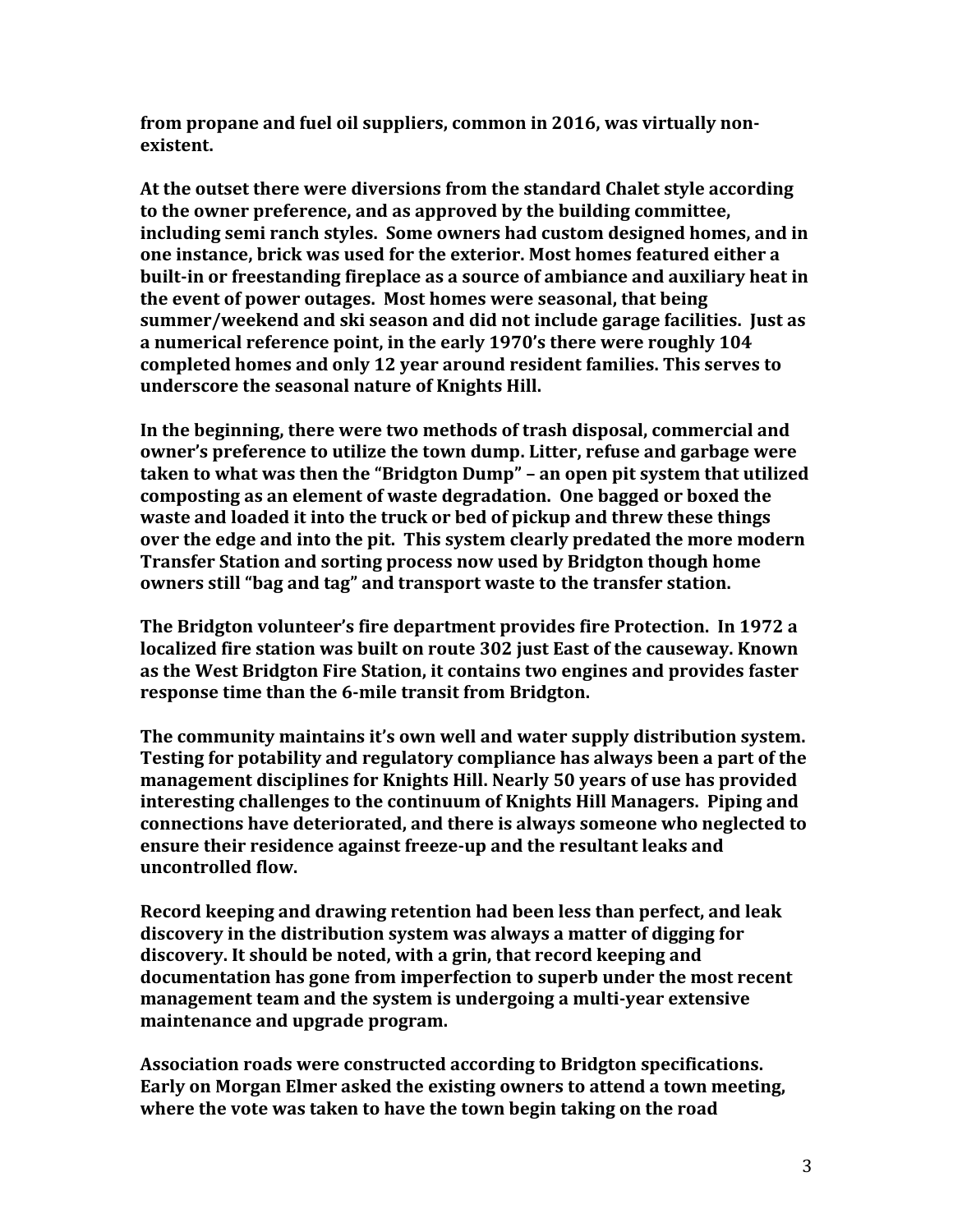**maintenance. The town of Bridgton has then been responsible for road maintenance and snow removal for all the streets within the community. With respect to driveways, each property owner is responsible for snow removal on their own property.**

**Bridgton is and has been responsible for providing policing and law enforcement activities. Chiefs Robert Pendexter, Arden Wood and Robert C. Bell served between 1967 and onward into the 1970's, the initial phase of robust development in Knights Hill. Officers James Littlefield and David Boyd constituted the balance of the Bridgton Police Department, much smaller then than it is now. Others who served during the early stages of Knights Hill were Jim Berry, Ernie Loring, Eric Marston, Lee Noble, Leon Shackley, Mike Trumble, Mike Pierce, Bernie King, Douglas Taft, Dick Carpenter, Dick Stretton and Bob Stanford.** 

**In the early 1970's there were approximately 104 finished homes and no more than a dozen year round families in residence. There was no formal street-addressing scheme, and one located a person or family simply by the family name and street name. As in so-and-so on Fox Crossing Road, or on Lovell Road. Similarly, one rented a Post Office Box for mail, instead of having delivery at the door or to a group of mailboxes on a corner.** 

**UPS was in the early stages of development, not attaining national delivery capability till 1975. One looks at their ability to track down a delivery to a person in Knights Hill with only the street name and family name as tools, remembering that GPS was not even a non-military concept, and is left to consider the skill of the system drivers in getting parcels to destination.**

**As of this writing, there are some 250 homes and in the vicinity of 50 year round families in residence. Mail arrives either at the box on the street adjacent to the home, or to an individual cluster of mailboxes at strategic corner locations.**

**"Down East Magazine" carried advertising to attract new homeowners. The "Bridgton News" was a constant source for advertising, and there were certainly other resources. Without hard copy of original sales materials, it is impossible to know specifically what existed, but certainly there was some marketing campaign and advertising material in the Boston metropolitan area.**

# **School Children**

**From fall of 1972 onward there seem to have been few changes other than an increase in the number of students and range of ages. The common pickup location for school buses remains the intersection of Knights Hill Road and East Pondicherry. Children now wait in the company of parents in warm**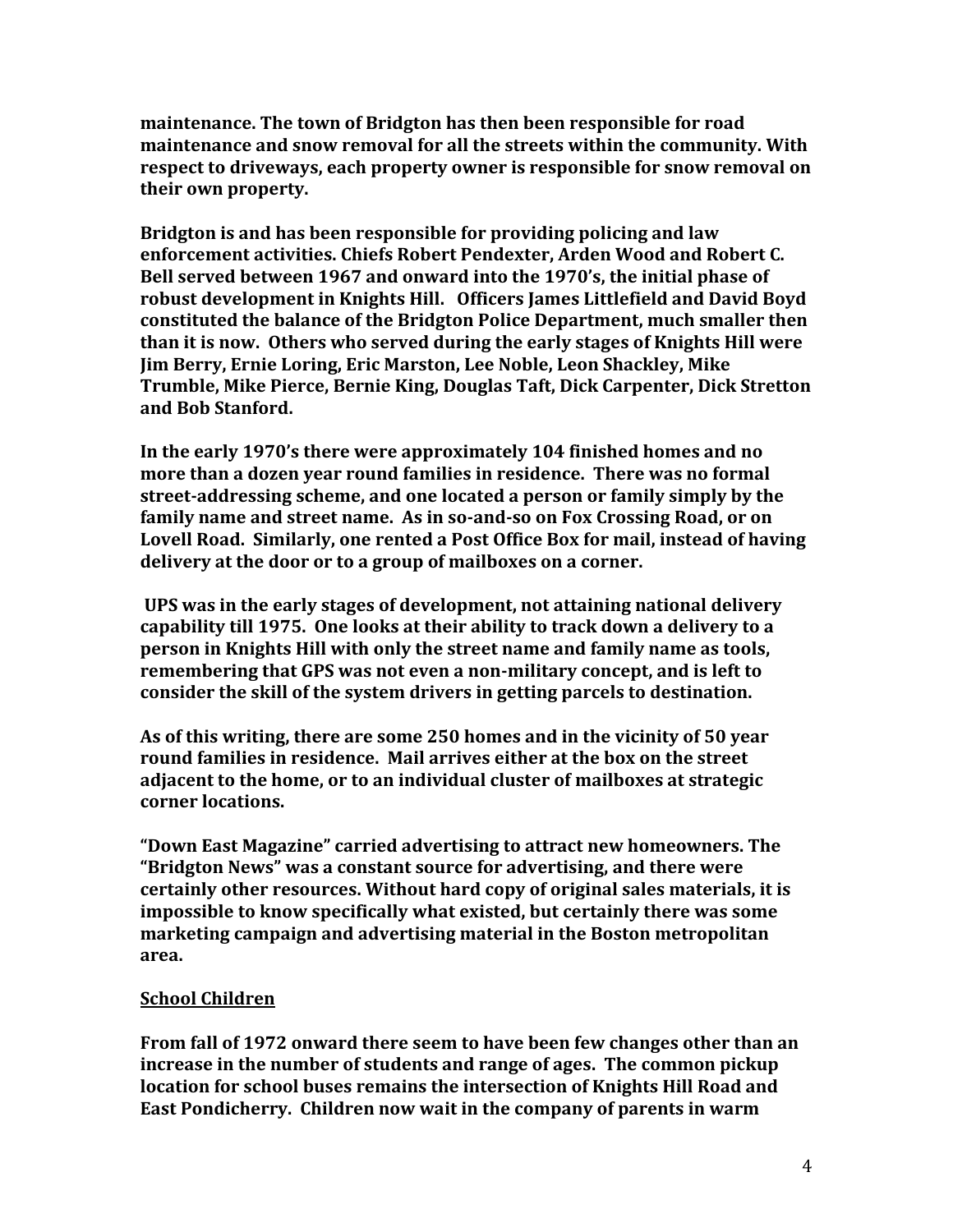**vehicles as opposed to standing outside in whatever the prevailing weather. The original student population in 1972 consisted of Sandra and Ronald Hayward; Billy and Anna White; the Bishops and perhaps two others.** 

**Cultural changes have impacted the students. It was generally understood in the late 1960's and early 1970's that if one lived in Maine in the Winter, it snowed in Maine in the Winter – sometimes a lot. Buses transported children to schools; students went to class to learn and teachers and businesspersons left homes early to ensure timely arrivals at destinations. Bridgton Public Works and Maine Public Works snow removal equipment and systems ensured clear roads. Beyond the year 2000 - perhaps earlier – the mere utterance of the word "snow" by a forecaster now causes systemic shutdowns as if one had just learned the outbreak of Bubonic Plague.** 

# **Wildlife:**

**One of the very earliest residents, Beatrice White, conveys that her family experienced an exciting presence of much natural wildlife. On one occasion an Eagle dragged a fish to their beach to share with his spouse. Eagles are still seen in the upper branches of trees on Moose Pond. A small Black Bear frequented the community in the Fall of 2016 [Fox Crossing Road and Elk Lane] as well as a Bobcat on Fox Crossing Road in 2016.**

**Consistent with the name "Moose Pond", Beatrice White observed the genuine species on the community beach.** 

**There is excellent pan fish and Bass fishing directly from the community boat docks. Togue and lake trout are taken during ice fishing season.**

**There have been Ermine, Porcupine, Raccoons, Red Fox, squirrels, and in the early days there were Deer, Snowshoe Hare, many ducks, Loons, an occasional Canada Goose, and an abundance of Kingfisher, Grosbeaks, Indigo Bunting, and others.** 

**It should be noted that, with respect to the Aleutian Canada Goose, this was the time when they were indeed an endangered species and very rare, protected by the "Endangered Species Act" passed in 1973. In 2016, they are so abundant as to be even a hazard on golf courses.** 

**There is a roving flock of Wild Turkey in the community, seen frequently by this author since 2012. The head count varies from one to two dozen in any one location.**

**There are other Bear in very close proximity. Bird Feeding is discouraged, as seed dispenser residue is an attractor for the Bear, and this presents a**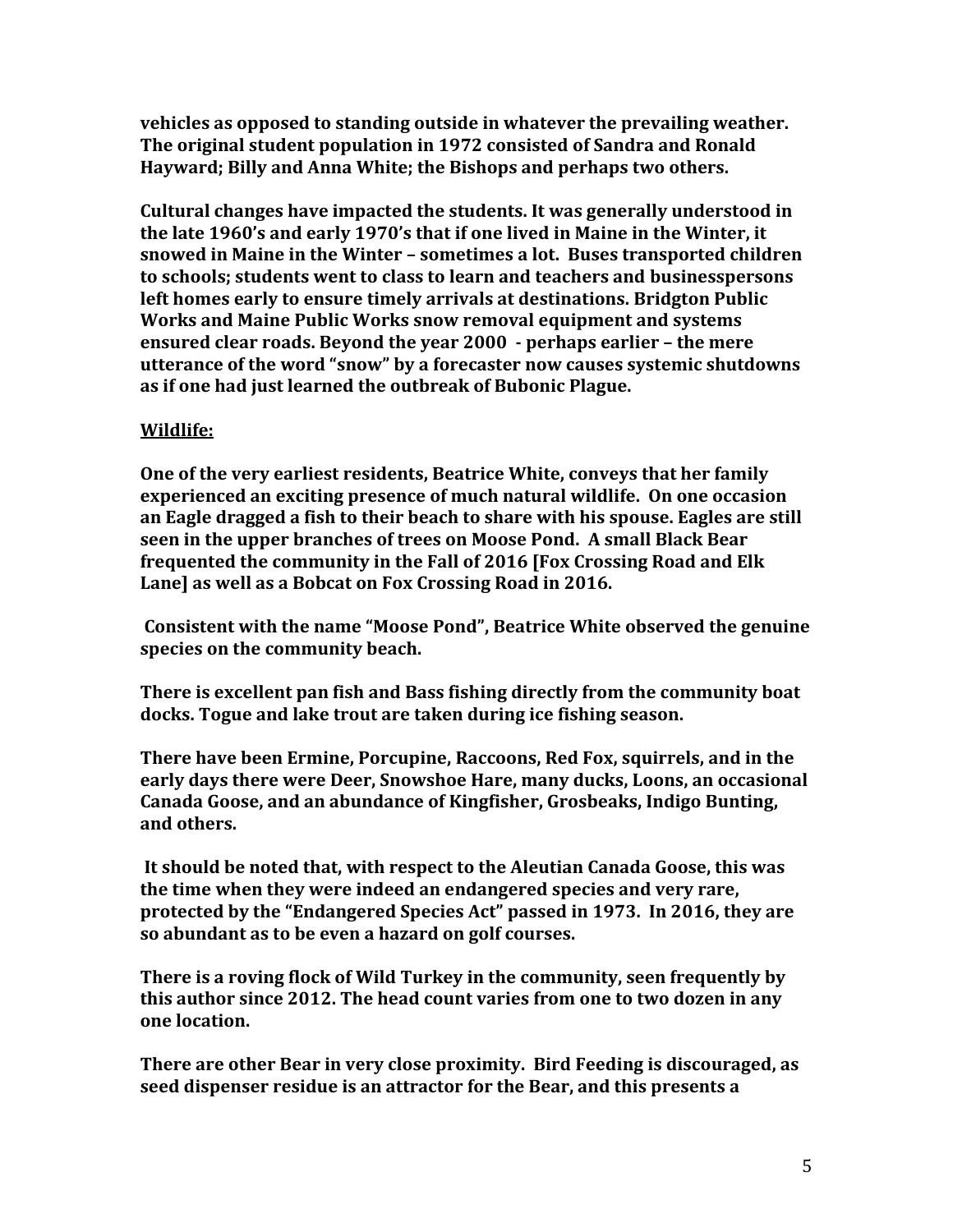**potential conflict between the Bear resident in its natural environment and domestic animals and children.** 

**Adjacent to the club house is a sandy beach populated with Pine and other trees, a floating island and a resident Heron named Harry. Moose Pond water quality is such that it sustains a host habitat for Loons, and is a birthing location for new Loons. The resident population appears to be stable with newborn each year. It is an easy kayak jaunt from the Knights Hill beach area to visit, and maintain a respectful distance from the birthing location.** 

#### **Governance, Covenants and Regulations:**

**Knights Hill Association functions as a community within the community of Bridgton. One of the first, if not the very first homeowners was the White family – Bill and Beatrice White. Bill held a significant executive role as the Director of Development for 20 years at the Bridgton Academy. Bill also became the second Manager of the Knights Hill Association and was the key individual and driving force behind bringing administrative organization and business processes into existence on behalf of the Knights Hill Association.** 

**Many of those procedures are still in place nearly 50 years later, with modifications as necessary to keep them contemporary. In 2007, then Knights Hill Board President Pam Ambrose updated all operational procedures, including producing a detailed manual.**

**There are two principle components to the Governance of the Knights Hill Community. The first are the people, consisting of the Manager, and the Board of Governors. The Knights Hill Manager role has historically been the single most important person in this group, while simultaneously functioning as a team member with the Board of Directors.**

**The position itself requires the utmost in interpersonal skills, diplomacy, patience, tenacity, knowledge of crafts skills and maintaining good relationships with the diverse homeowners, the Board, and Bridgton at large. Responsibilities include, but are not limited to, community oversight, fiscal management, scheduling, discipline in the boat use facilities, functionality and regulatory testing of the entire water supply system, reports, care of all common properties such as the pool and the beaches, dock placement and removal in the fall, slip assignment and many others not listed.**

**The complexity of the Manager's position has increased significantly since the early days, attributable to an increased population, regulations and reporting requirements, water quality testing and components of the infrastructure that require attention or upgrades as a consequence of use and time.**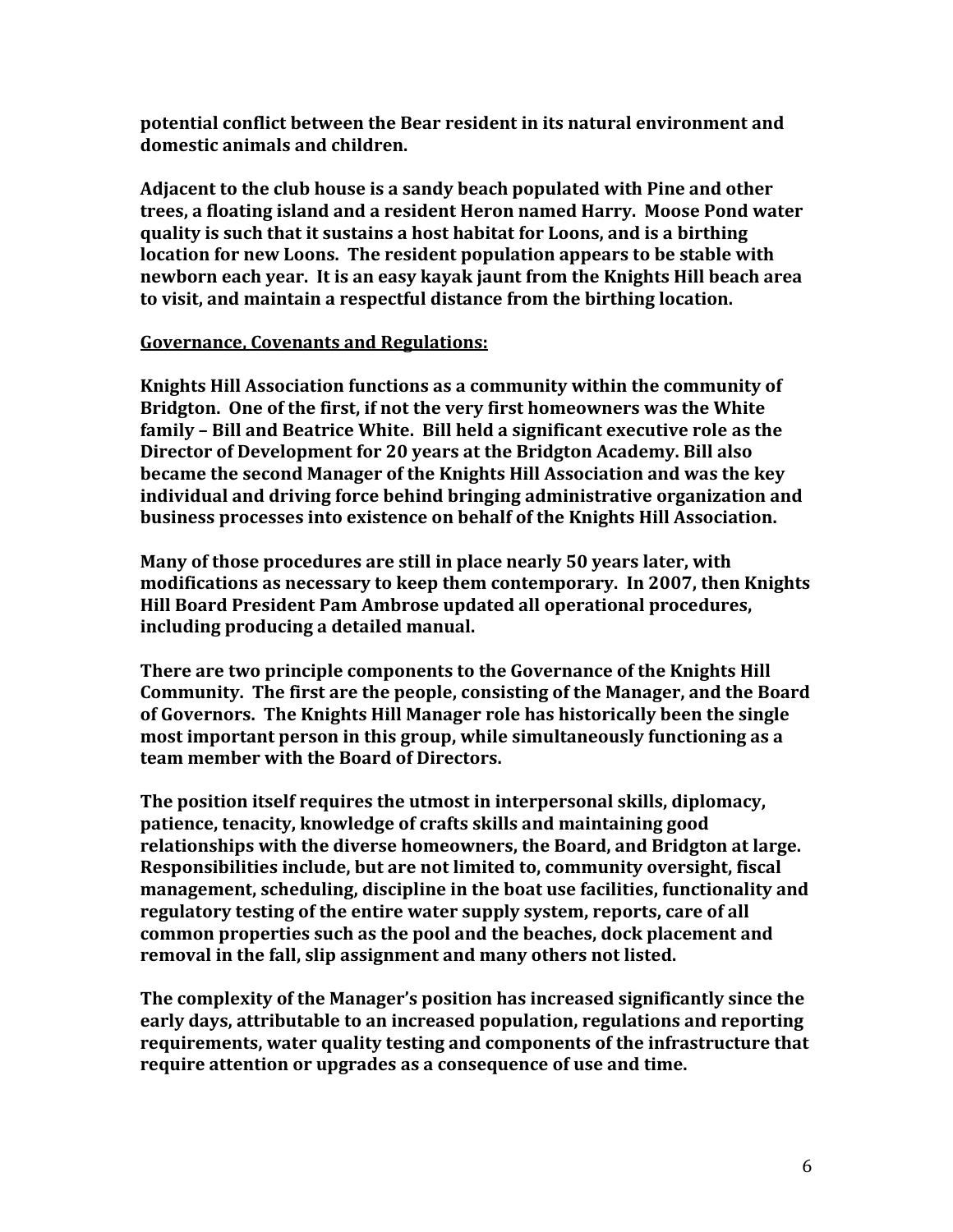**There have been several community managers over the course of time. Those with the longest tenure and greatest beneficial impact are Mr. Frank Yindra who was the first Manager. Frank served for a short time, moving to various roles at the Pleasant Mountain Ski Area. Frank passed away in April of 1980 following an extended illness. Mr. Bill White replaced Frank Yindra in August of 1972, followed later by Mr. Dave MacFarland, and currently Mr. Fred Fortier. In between, there has been an occasional short duration manager.**

**The Board of Governors is a seven person elected group with scheduled meetings 6 to 7 times each year. Elections are held annually by vote from the property owners, restricted to one vote per property to re-elect incumbents or fill vacancies. The term of office is two years. The current structure and incumbents are as noted. President Keith Pelletier; Vice President Dave Ginzler; Secretary Peter Silva; Treasurer Phil Blaney; and Directors Lee LePage, Ray LePage and Paul Means. Dan Weygandt has agreed to chair the Building Committee for 2016-2017**

**The second components of Governance are the legal elements, consisting of the Covenants, the By-Laws, the Watercraft Policy, the Building Control Committee and the Building Application. The Knights Hill Covenants exist to maintain and ensure the residential quality of the community. The By-Laws define the governance of Knights Hill Association.**

**Knights Hill maintains it's own Mission Statement – as follows:**

**"To actively maintain and enhance KHA facilities, be environmentally responsible and promote social and respectful values for today and future generations that recognize the importance of all Members in a mutual effort to improve the quality of our Association so the experience really is - 'The Way Life Should Be'"** 

# **Knights Hill Economic Benefits to Bridgton**

**The community has provided a robust revenue source for Bridgton. A detailed analysis would provide a more thorough insight. Respecting the privacy of the homeowners, the following will be stated in only broad, conservative, generalizations. From a tax revenue standpoint, using 200 homes and an average of \$2,200.00 annual tax bill per home, Knights Hill generates a very conservative \$440,000 annual capital inflow to Bridgton. For perspective, contrast that benefit towards a town budget that was a little over \$12,000,000 in 2012.**

**Most homeowners are nautically inclined, with a boat and motor on the docks in the summer months, or moored offshore if boat length exceeds the limitations of the dock facilities. There has been a cash infusion to the dealers**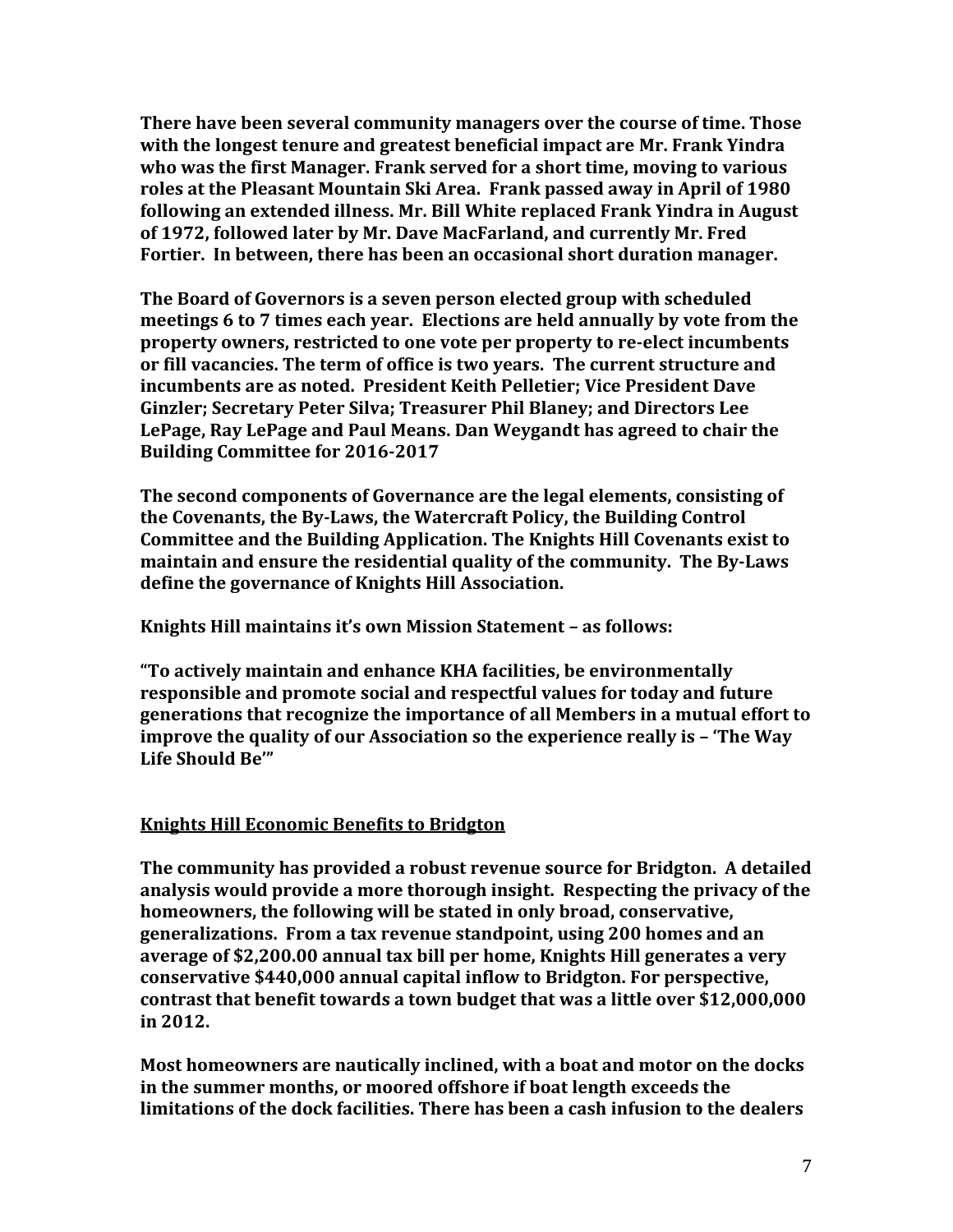**as a result of the initial purchase and subsequent upgrades, followed by steady income from recurrent operating, maintenance, registration, additional taxes, insurance premiums and winter storage costs.** 

**At some point in the 1980's Central Maine Power rate changes eliminated the cost effectiveness of electricity for all-electric homes. The effect was to ensure skyrocketing electric bills for homeowners and wholesale conversion to alternative fuel sources such as Kerosene or Propane. In turn, those conversions yielded revenue to heating contractors and a recurrent revenue string to fuel oil and propane dealers.** 

**While largely seasonal from a residential standpoint, most Bridgton merchants benefit from a strong summer season and cash flow generated from second homeowners, friends and family.** 

**These homes require continuous maintenance to keep them in condition. With an extensive percentage of the homeowners being absent much of the time, this work is generally subcontracted to the roster of trades and crafts in the Bridgton area, generating still another benefit to the local employers.**

**The Little Mountain Store on Highway 302 derives additional income, highly variable and seasonal in nature, from the Knights Hill Community.**

# **Infrastructure:**

**Knights Hill has a hybrid infrastructure, with some components provided by Bridgton, and others within and by the community itself. The Knights Hill Water Supply system is owned, maintained and operated by the Knights Hill Association. In the earliest days, there was but one well for water supply – a source of concern to the community and no backup electrical power.**

**There are now a series of four wells, a central pump house with it's own propane powered electrical generator for back up, and the system of mains distributing water to each homeowners lot. A three phase systemic upgrade was initiated in 2015, with Phase 1 being completed in the fall. The longerterm strategies schedule Phase 2 to begin during the 2016 summer season and Phase 3 will be scheduled later. Two service lines were replaced in 2016 and one eliminated. A new Pressure Reducing Valve was installed at the intersection of East Pondicherry Road and Norman Lane in late 2016**

**Low-level chemical treatments are utilized to ensure potability and eliminate any potential biological problems. Rigorous testing is performed to ensure regulatory compliance. A full copy of the 2015 Annual Drinking Water Quality Report is included at the end of this history with the educational objective being to indicate just how extensive the testing and compliance reporting have become over the**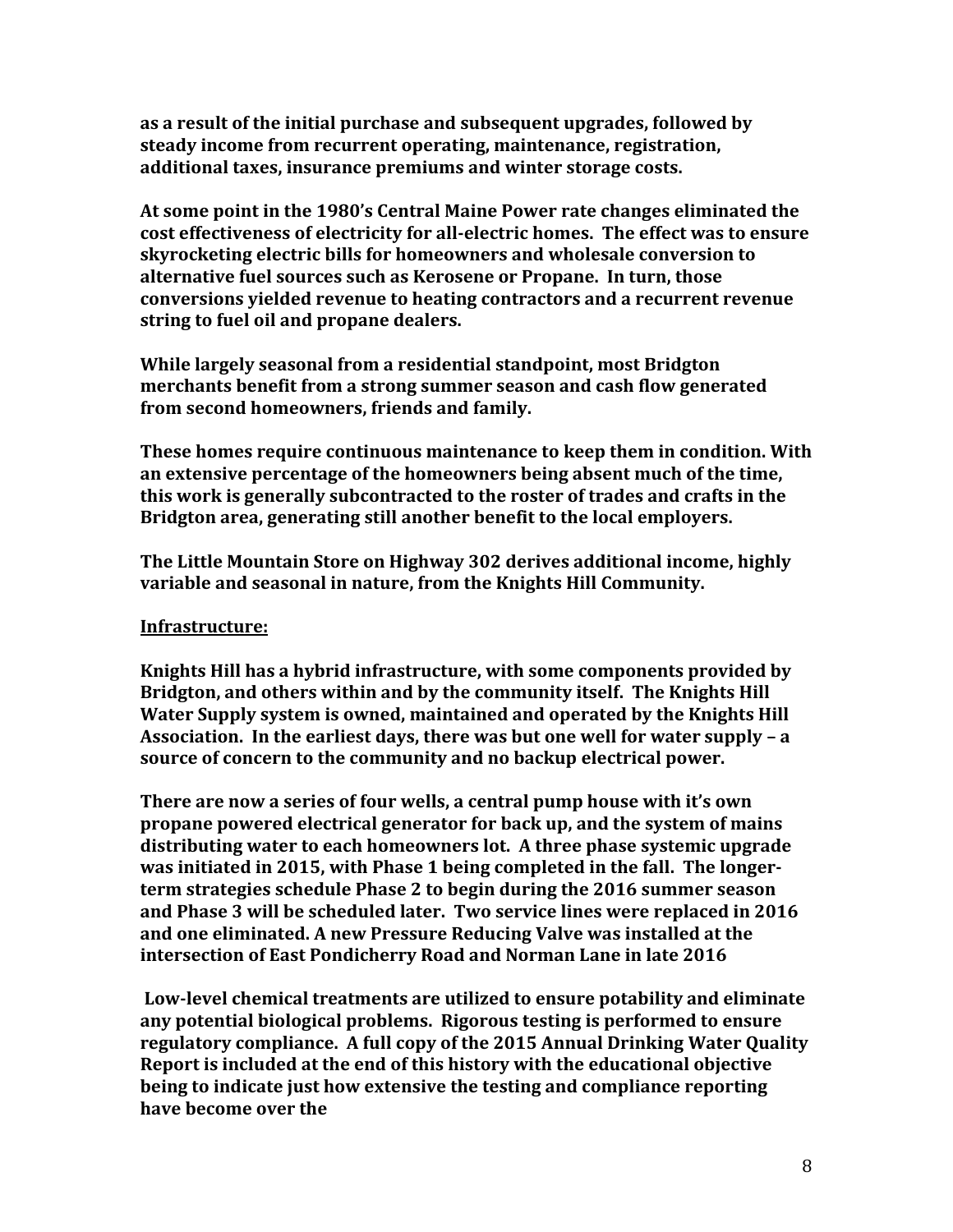**Operating funds for the system come from the annual homeowner assessment.** 

**Central Maine Power provides electrical distribution within the community from a small sub-station situated on Knights Hill Road and traditional overhead lines and transformers reducing voltage to 110 VAC at each homeowner location.** 

**Streetlights have been installed according to a strategic plan, which provides illumination and avoids light pollution. They are staged so that at any location while one is walking, a street light is visible, but they are not packed one upon another at fixed distances as is typical in municipal environments.** 

**Each home has a private septic system and leach field, subject to inspection and certification by the town of Bridgton.**

**Following 9/11/2001, in the interests of overall community safety and assisting emergency responders, a naming convention for the streets was established. A street with the name ending in "Lane" is not a through street – merely a two directional lane, while those ending with Road or Drive – such as North Bay Road or Moose Pond Drive, are two directional through streets.**

**Morgan Elmer Lane within Knights Hill itself is named after the original developer/builder of the early community.**

**Each owner maintains an on-property tank for propane or for kerosene/fuel oil providing for home heat. There is no subsurface gas distribution system as is typically found in larger metropolitan areas and home hot water is electric.**

**Mentioned earlier, the beach club, beach itself and boat docks and racks, swimming pool and adjacent athletic facilities are all owned, maintained, operated and tested by the Knights Hill Association. Funding comes from the annual fee charged to each homeowner. These original physical facilities were constructed at the very outset of the community, have always been present as part of the community appeal, and have been continuously maintained and upgraded as required.** 

**In December of 2016 the exterior deck for the Bullwinkle Beach Club was replaced. The project involved upper and lower decks, new support structure and railings, and complete modification to the stairs to provide easier access between upper and lower decks, with less gradient and a landing at the halfway point, as well as better stair access from the lower deck to the beach itself. Fred Fortier notes that this was a project ten years in the making from a planning and artistic standpoint. The exterior esthetics of the Club has been improved by a huge amount, and the ability to use the upper deck for scenic view and lounge purposes have been greatly enhanced. Fred Fortier notes**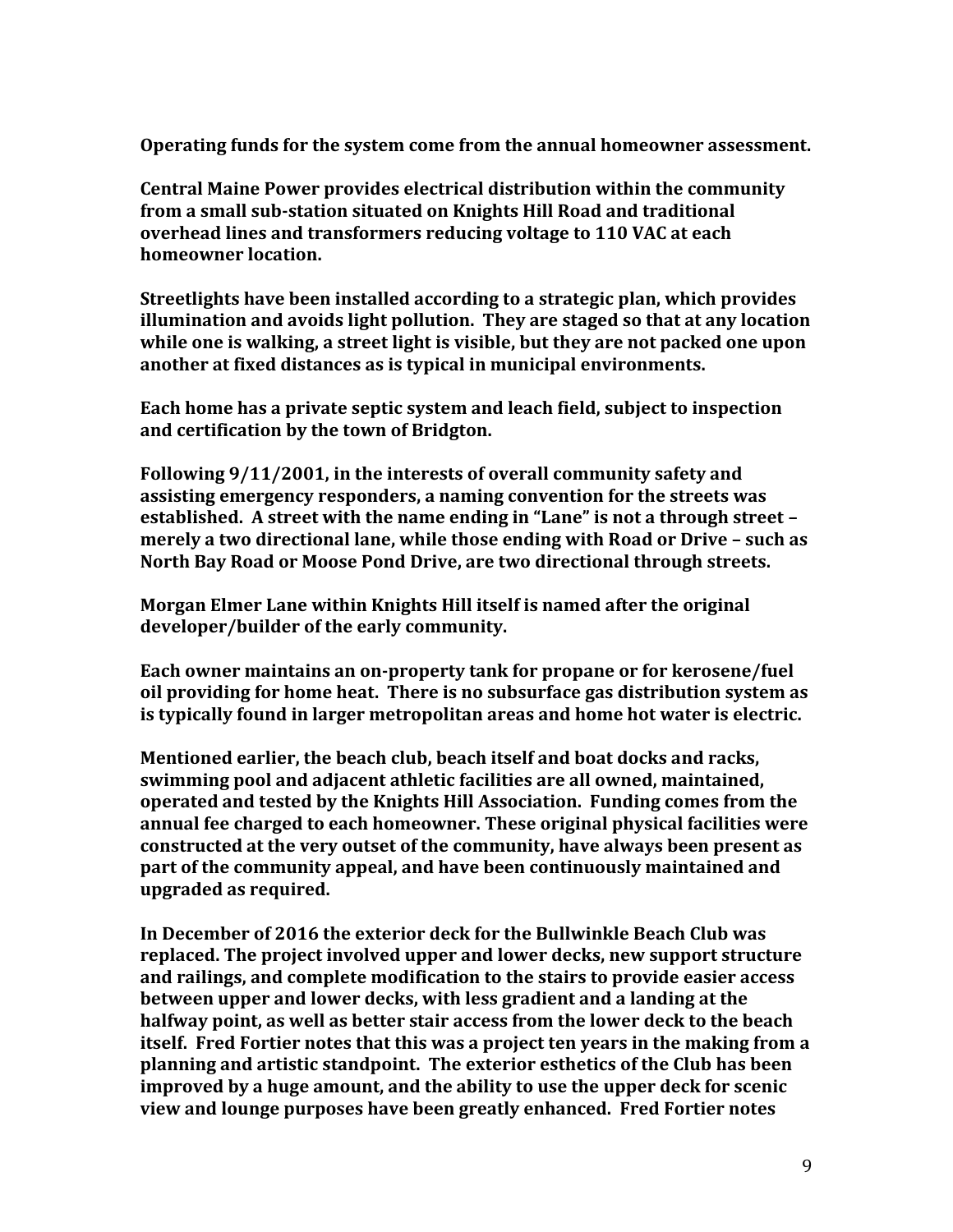**that this new construction is the final implementation of a vision ten years in the making – the end result is a true testimony to that vision.** 

**For a period of time in the early 1970's, Knights Hill also had its own lifeguards both at the beach and the pool. They also checked the pool chemicals, broke up the beaver dam, and guarded the activities for the adults and the children. Lifeguard activities have been long gone by 2016.**

**The boat docks themselves are a source of continuous maintenance. This is not a trivial chore, as they accommodate approximately 75 watercraft in slips. They need to be installed after ice-out in spring and removed in late fall prior to freeze-up. This is a labor-intensive activity. In addition, these floating dock sections sometimes have a mind and will of their own, causing the crew an involuntary dunking. New slips were added for larger boats as well as an extension of the gas dock in 2016.**

**Floating dock sections are numbered so that they may be installed in sequence, and the process involves lifting sections by forklift, launching them into the small lagoon, then being towed by boat into the proper location for inter-connection by section. In the winter, the process is reversed and these sections are stored in the parking area.** 

# **Demographics:**

**Knights Hill homeowners are a diverse group, from all corners of life. There is a State Representative, young families with children, retirees, retired military, vacationers, teachers, businesspersons and extended families who either own or rent homes. There have been instances where owners have sold their homes, only to return and purchase a home again after periods of residency elsewhere.**

**Those who are year round residents tend to take on other roles in the community, such as volunteer work for the Hospital; Community Board embers; the Arts community, historical preservation of Bridgton, and in the local churches and other volunteer opportunities within Bridgton. There are strong supporters, as well as helpers, at the traditional Saturday night Bean Supper fund raising activities.** 

**Dave MacFarland maintained a long-term role on the Bridgton Budget Committee in addition to his 16-year tenure as the Knights Hill Association Manager. Dave retired from his Knights Hill role in 1998.**

**Phyllis Ginzler is the current State Representative, serving her first term in the Maine House of Representative. She is also the Bridgton Hospital Guild President.**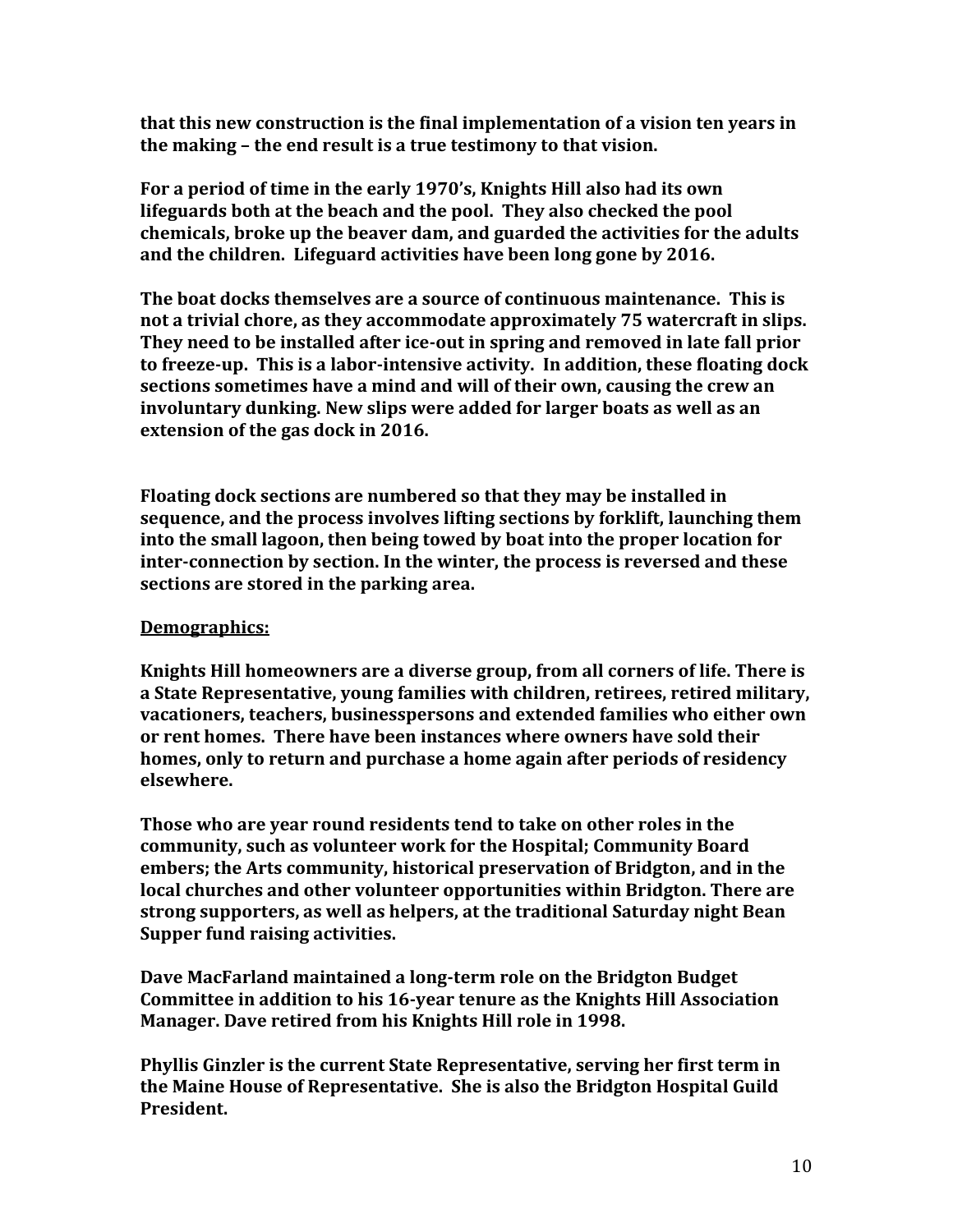**Sandra Weygandt was the former President of the Bridgton Hospital Guild.**

**Ginny Moran, wife of retired Colonel Richard Moran, spent considerable effort assisting the Bridgton Hospital Guild as a volunteer, having been recognized for extraordinary commitment in 2010. Ginny acquired a significant international background by way of spousal military travel, which allowed her to contribute to numerous other community activities.**

**Helen Jurack, retired teacher, was a 50-year member of the Daughters of the American Revolution and a member of the Molly Ockett Chapter, as well as contributing to the Bridgton Hospital Guild as a volunteer.**

**Within the community, there are a number of events. First of these is the Memorial Day Clean-up, where the membership of the Knights Hill Association work on preparing the public areas – notably the beach and docks – for seasonal use. There is an annual summer cookout at the beach, and a July Kids Fishing Derby. Other activities, such as wedding receptions and parties are arranged according to community need or the initiative of the managerial group. More recently, there is a summer venue on Friday evenings, "Music at the Beach" featuring instrumentalists, vocalists and groups providing light entertainment from the deck at the Bullwinkle beach club.**

**In mid-summer to early fall of 2016 the Knights Hill Community adopted a series of informal no-charge concerts on the deck at the Bullwinkle Beach Club on Friday evenings just prior to sunset. The concerts featured local musical artisans and vocalists using mostly stringed instruments, and songs that ranged the gamut from early folk music to ballads to contemporary popular and patriotic. While the entertainers utilized the lower deck at the Bullwinkle, the audience was seated informally at picnic tables and plastic chairs in the sand while simultaneously enjoying the evening music while sundown approached and the view of Moose Pond sky was a continuously changing dynamic.**

**On occasion, youngsters dancing in the sand accompanying the music only added to the ambience of the evening.**

**The Knights Hill Association embraces current digital technologies, maintaining it's own website. Internet addressing is via either [http://knightshill.net](http://knightshill.net/) o[r http://www.knightshill.net,](http://www.knightshill.net/) and Mr. Dick Minogue manages website maintenance. There is also a Facebook page available for the community. A significant upgrade to the website was achieved in 2017, involving the structure, format, visibility, and password protection for owners. The embedded imaging has been greatly enhanced and the home page now utilizes "sliders" to present a slide show of our views at the home page location.**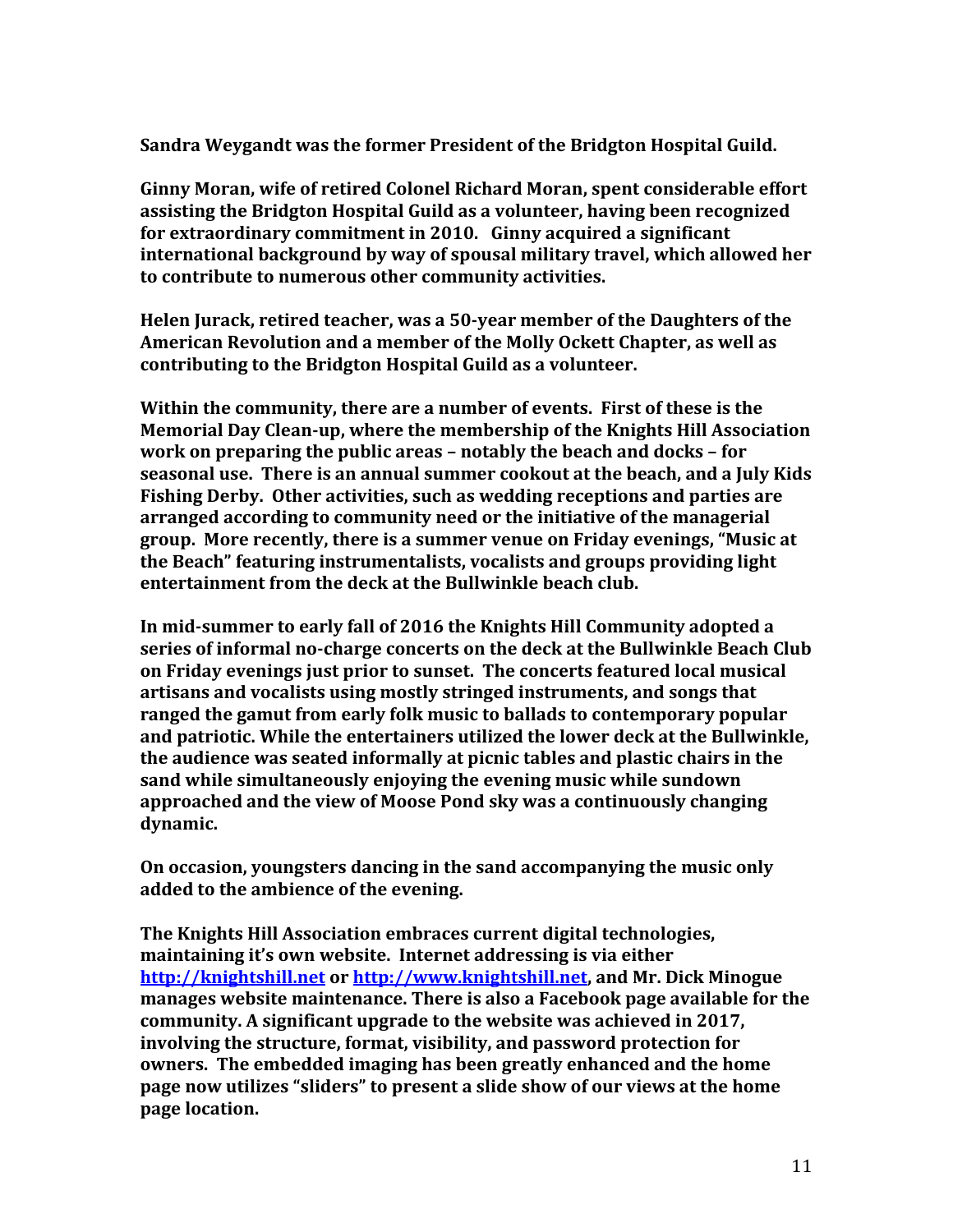**Easy access buttons hyperlink to the KHA Bylaws, Covenants and the KHA Policy Handbook, meeting schedules and minutes.**

**Weather data has now been hyper-linked to two sources, one being Weather Underground and the other being Weather.com, replacing the former resource at "allmoosedhome" mentioned in earlier history.**

#### **Footnotes**

**Mr. Clarence Estes and Ms. Georgia Carlson relocated to Palmer, Alaska sometime prior to 1980 – feeling Maine was becoming overdeveloped. In addition to her role with Morgan Elmer, Georgia operated a silversmith shop, the "Silver Fox" producing sterling silver jewelry. A copy of her 1973 product catalogue is on file with the Bridgton Historical Society and the "Silver Fox" continued operating in Alaska.**

**Pleasant Mountain Ski Area later became renamed as the Shawnee Peak at Pleasant Mountain in 1988 following the sale to Shawnee Mountain Corp. for \$1.4 million.**

**This overview is intended to be an ongoing historical reference for our community and there will be periodic updates.**

# **Author**

**Charles C. Jurack Knights Hill Association resident/homeowner 1972-1977 and 2012 – current**

# **Resources and Contributors:**

**Declaration of Property Restrictions and Easements, Knights Hill Subdivision Cumberland County Registry of Deeds Knights Hill Annual Reports and meeting minutes The Bridgton News The Bridgton Public Library Ms. Beatrice White, one of the very "early colonists" Mr. Ned Allen, Bridgton Historical Society Ms. Cynthia Gorman, Oberg Agency, Bridgton Ms. L. L. Chadbourne, Bridgton Town Clerk Ms. Phyllis Ginzler, State Representative Ms. Carole Jurack, editor and proofreader Mr. Fred Fortier, Manager Mr. Dave MacFarland, retired long term Manager 2014 & 2015 Annual Drinking Water Quality Report Knights Hill Association Directors meeting minutes**

**Distribution List: Knights Hill Association general files**